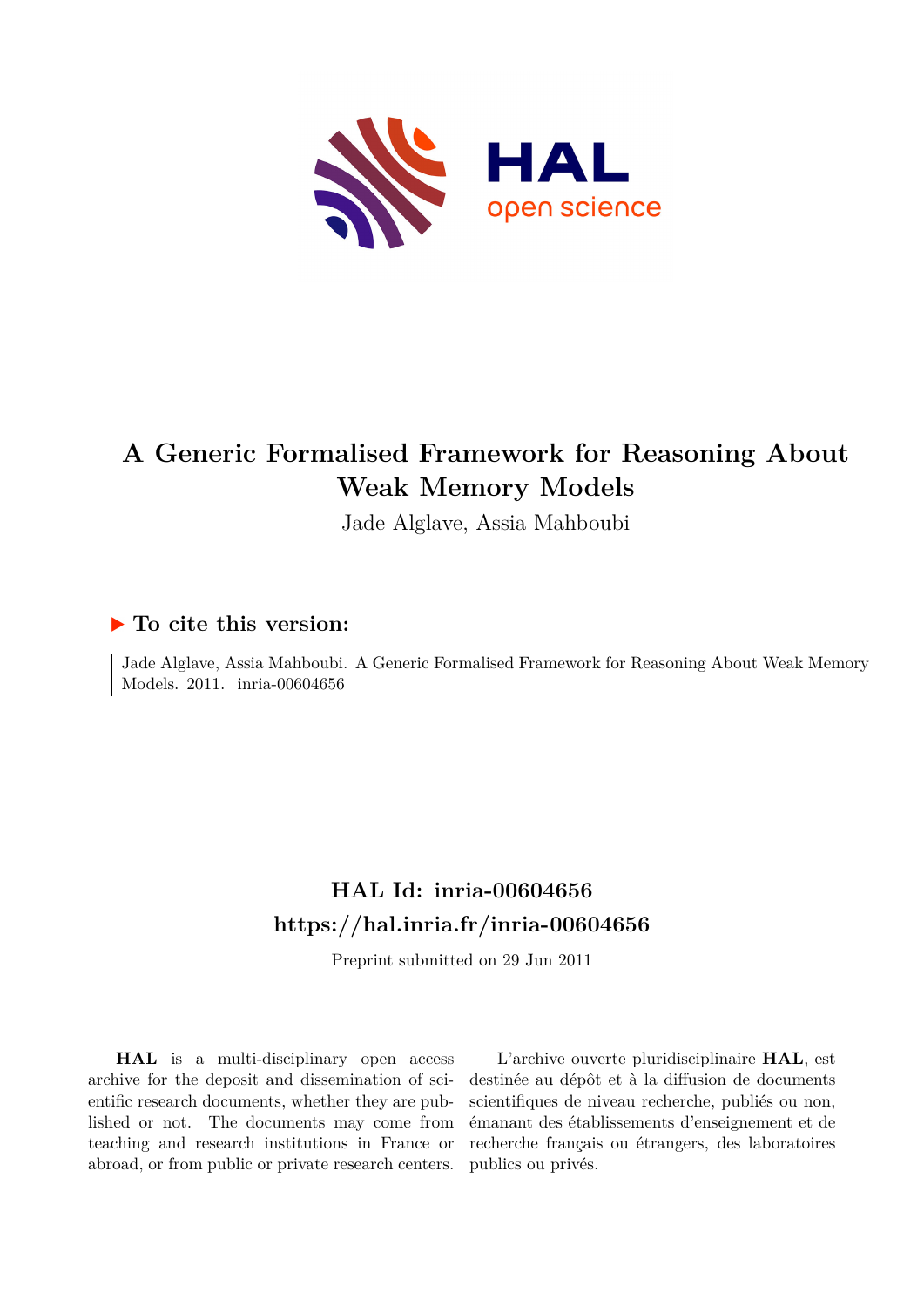## A Generic Formalised Framework for Reasoning About Weak Memory Models

Jade Alglave<sup>1,2</sup> and Assia Mahboubi<sup>1</sup>

<sup>1</sup> INRIA<sup>2</sup> Oxford University

Abstract. This paper describes Coq libraries devoted to the semantic of relaxed memory models. These libraries formalise a framework which covers a large class of industrial models. Implementing this framework inside a proof assistant has significantly helped improving its design and crafting the most concise and relevant specifications. Similarly the use of a proof assistant has been instrumental in the study of the semantic of synchronisation primitives, which we illustrate by the formal proof of a barrier placement theorem. We explain the choices we made to re-design our Coq libraries, and in particular what we gained from adopting a small-scale reflection methodology.

#### 1 Introduction

Although multiprocessors are an industry standard nowadays, programming and reasoning about such systems remains a challenge. Concurrent programs running on modern multiprocessors exhibit subtle behaviours, making them hard to understand and to debug. Indeed, the order in which the read instructions  $(e.g.$  loads) and write instructions  $(e.g.$  stores) of a given program are actually executed may no longer be intuitive, *i.e.* may no longer follow the Sequential Consistency (SC) model [16]. The SC model ensures that a program behaves as an interleaving of the different instructions involved by the different threads or processors. However, modern multiprocessors (e.g. x86 or Power) allow optimisations such as *instruction reordering*, *store buffering* or *write atomicity relax*ation [2], leading to weak memory models, which are no more SC.

To understand the executions a concurrent program leads to, we need to state precisely what are the guarantees provided by a given memory model. In fact, a memory model should define what value a read instruction to a sharedmemory location can read. For some memory models, such as x86 [15] and Power [1], the vendor documentation is in informal prose, thus ambiguous. Hence we need to formalise these models in precise and rigorous mathematics, as already highlighted by previous work [23, 10].

In [6], the first author and others proposed a framework for defining and reasoning about a family of memory models, comprising SC, the Sparc hierarchy  $[25, 26]$ , *i.e.* TSO (which is x86's model  $[21]$ ), PSO and RMO, Alpha  $[7]$ , and a significant fragment of Power [1]. The goal was to define formally whether a given execution of a concurrent program is valid on one of these models.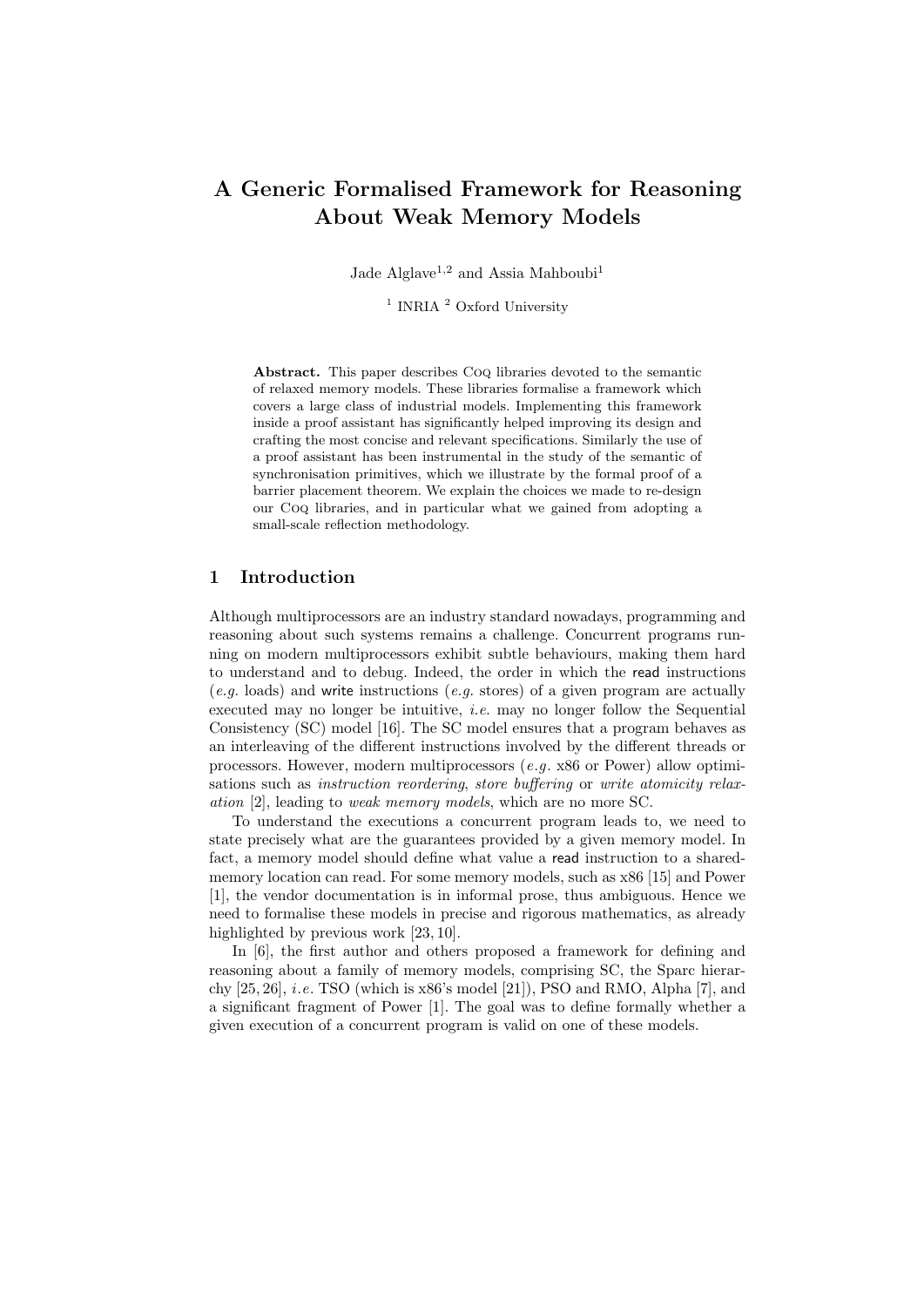This framework describes an execution of a program via partial orders over the memory events yielded by the instructions of the program. These partial orders model for example the program order per thread, the communication through memory  $(e,q, w)$  which read reads from which write), and the orderings induced by the memory barriers, which are special instructions provided by architectures to prevent some of the aforementioned optimisations. The validity of an execution boils down to the acyclicity of several combinations of these partial orders. This formalisation is generic, in the sense that it allows to generalise or reuse from one model to another the subtle reasonings required by weak memory models. Thus, as exposed in [5], it becomes possible to obtain generic results on the semantics of synchronisation primitives in a program running on a model of this framework, to force this program to behave as if running on SC.

Yet, as in many other areas of program verification, the proofs involved in this formalisation are tedious and intricate, even if they require a relatively small, essentially combinatorics, mathematical background and even if the mathematical content of the proofs is most often uninteresting. We believe the use of a proof assistant to be crucial for managing these investigations, both to craft the most concise specifications of the models and to provide a high guarantee on the correctness of the proofs and the consistency of the framework. The latter has been demonstrated by impressive previous pieces of work in the formalisation of semantics of instruction sets [19, 11, 12] or compiler issues [17, 24].

In [6, 5], the authors present the theoretical results they have obtained and the testing tool they have developed, mentioning that all these results have been formalised in the Coq [27, 8] system without describing their libraries. In the constructive type theory underlying Coq, the main issue raised by such a formalisation is to find a convenient representation for finite sets and to benefit from a body of formalised theory of boolean binary relations. The formalisation mentioned in [6, 5] is based on the standard library of Coq augmented with the excluded middle axiom. In particular, it relies on the generic library on sets which offers little support for our needs. These naive choices actually revealed inappropriate, and the code is now difficult both to maintain and to extend.

The purpose of this paper is to present our ongoing rewriting of this formalisation, which covers so far the theoretical results described in [6]. The design of the code has been improved along two directions: first we stand on a better library on finite sets, second we use a small scale reflection methodology [13], as coined by G. Gonthier after his formalisation of the proof of the Four Colour Theorem. The first issue could have been addressed by choosing a better suited library in the standard distribution of the Coq system. The second point consists in choosing carefully the data-structures of the formalised objects so that proofs can best benefit from the computational abilities of the Coq type theory. We get rid of the excluded middle axiom by adopting boolean specifications, which significantly eases the formalisation.

Since the last aspect had a positive impact on our formalisation, we used the SSREFLECT extension [14] to the CoQ system which provides a set of tactics dedicated to this methodology. We also benefited from the Coq libraries de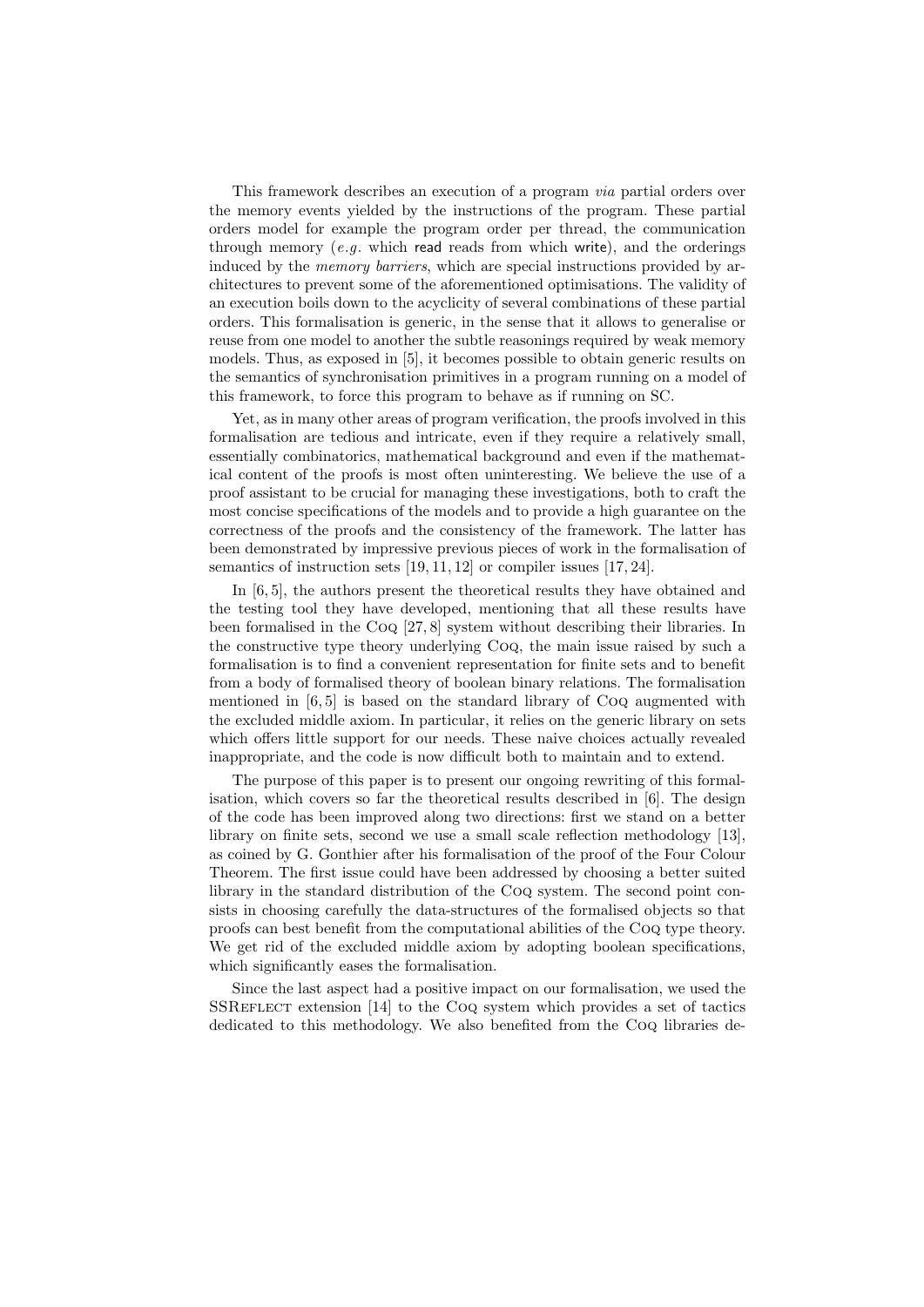veloped by the Mathematical Component project<sup>1</sup>, which include in particular a theory of finite sets, finite graphs, and boolean relations. We have extended the material already available in the existing Mathematical Component libraries with some extra results needed for the present work, like a pigeon-hole lemma and the formal correctness proof of a topological sorting procedure.

We first briefly overview in section 2 the data-structures that we adopted. In section 3, we present the formalisation of the main objects of our study: event structures, executions and architectures. In section 4, we show how to encode a memory model in this framework. Section 5 presents the formal proof of the main theorem of [6] on barrier placement. In section 6, we conclude by presenting first some related work, then some directions of future work. The old implementation and our ongoing development are available online<sup>2</sup> .

#### 2 Boolean relations, finite sets, pigeon hole arguments

We present here the features of the Mathematical Component library that we rely on in the present work. Thus, most of the material is not new, except the pigeon-hole lemma—suggested by C. Cohen—and the correctness of the topological sorting procedure.

Boolean reflection. In the standard Coq related literature, reflection usually refers to a proof methodology, where a symbolic representation—usually an inductive type—models a fragment of the inhabitants of a given logical type. This symbolic representation then becomes the input of some decision or simplification procedure and enables relatively large scale computations. Most often, this symbolic representation is hidden to the user, and translated back to its logical form once the desired computation has been performed. By contrast, the smallscale reflection [13] leaves the symbolic representations explicit in the definitions and lemmas, and the translations between symbolic and logical worlds should be locally and explicitly performed by the user when needed in the proof.

Boolean reflection is an instance of small-scale reflection, where the bool data type reflects the fragment of the Coq Prop sort on which the excluded middle holds. Thus, any statement whose truth value can be effectively computed should be modeled by a boolean predicate, coerced to the Prop sort. The excluded middle principle on a boolean statement boils down to case analysis on the value of the boolean, and equivalences between boolean statements are boolean equalities. Hence, the simplification of large boolean conjunctions or disjunctions becomes very fluid, whereas it otherwise imposes a tedious splitting and casing bureaucracy. Rewriting becomes prominent in the proof scripts: we replace subparts of the statements by simpler, equivalent, boolean expressions, up to the point they get an explicit value—true or false—then partially evaluate the whole boolean expression.

<sup>1</sup> http://www.msr-inria.inria.fr/math-components

<sup>2</sup> http://www.comlab.ox.ac.uk/people/jade.alglave/wmm/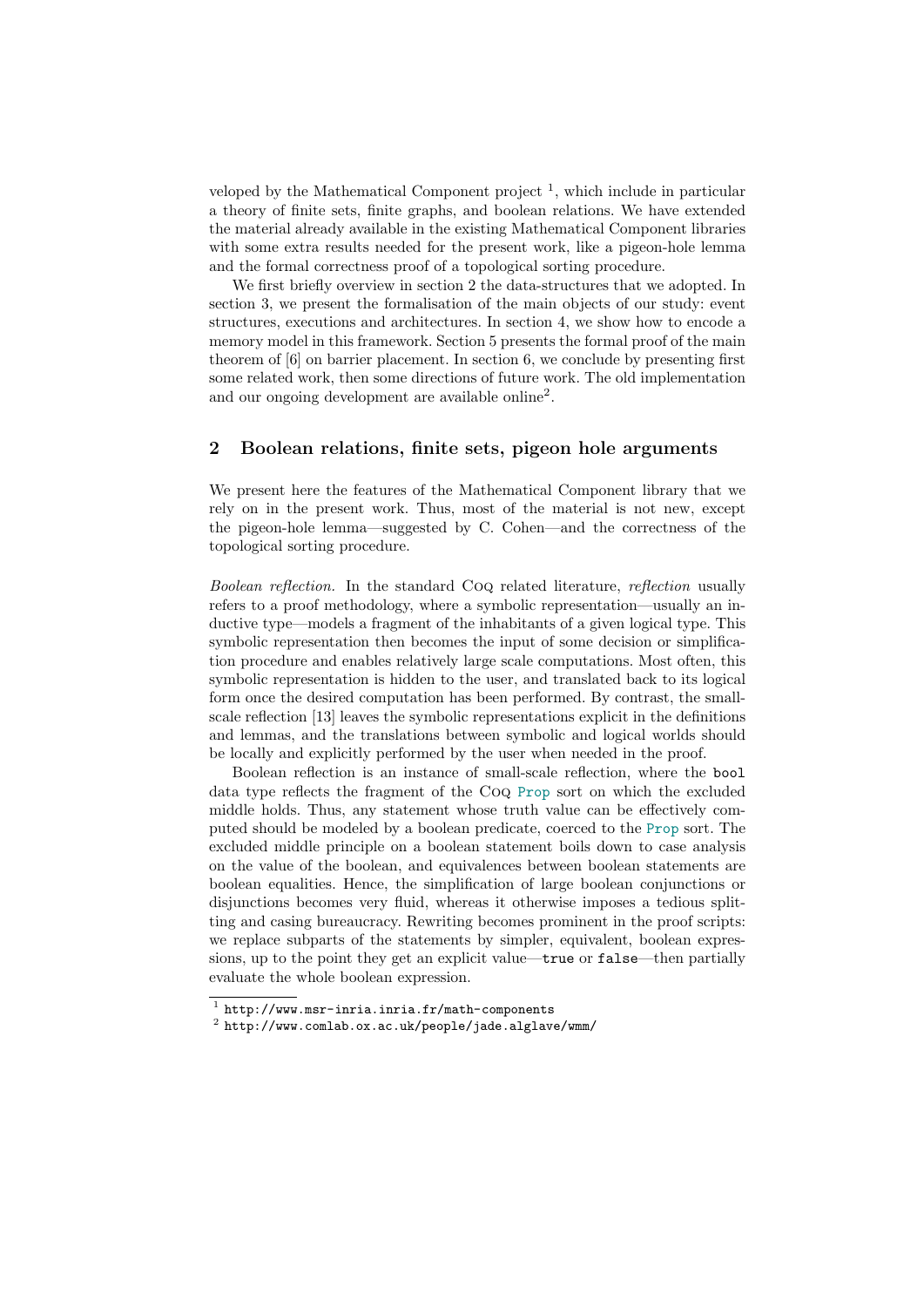The current standard tactic language of the Coq system actually provides little support for small scale methodology, specially regarding the pervasive translations between logical and boolean worlds. For this reason, the present development makes use of the SSREFLECT tactic extension language distributed with the Mathematical Component libraries.

In what follows, (pred T) is the type of boolean unary predicates on the arbitrary type T and (rel T) is the type of boolean binary relations on T. We use the notations provided by the library; for example,  $[pred x : T | E]$  denotes the predicate  $(fun x => E)$  and  $[rel x y | E]$  denotes the relation (fun x  $y \Rightarrow E$ ). The notation (relu r s) is the union of two relations operating on the same type, and  $(subrel r s)$  denotes the (non-boolean) property that the relation  $r$  is included in the relation  $s$ .

Equality types, finite types, finite sets. We call equality type a type equipped with a boolean comparison operator. This operator, denoted by a generic infix  $($  =  $=$   $)$  notation, should be proved equivalent to the default structural Prop equality provided by CoQ on this type, denoted  $(\_ = \_ )$ . In this paper, we will in fact only work with data (values, locations, processor indexes,. . . ) modeled by types with a finite, abstract and arbitrary large number of inhabitants, called the size of the universe. The Mathematical Component distribution defines a finite type  $(T : finType)$  by the duplicate free enumeration of its inhabitants. A finite ordinal ('I\_n : finType), which is the type of natural numbers smaller than n, is a typical example of such finite type. A finite type can be canonically equipped with a structure of equality type. The distributed library provides a comprehensive corpus of operators and formalised theory for these finite types, which we introduce when necessary. Sets of elements on a finite type carrier T have the type {set T} (see [13] for more details).

Finite types benefit constructively from classical logic and choice principles, since comparison and testing boolean properties become effective on such types. Thus, properties arbitrarily quantified on a finite type can be tested, hence modeled by boolean predicates. The notation (forallb  $x : T$ , P) denotes the boolean proposition: for all  $(x : T)$ , the boolean property P holds. The notation (existsb x : T, P) refers to the existential boolean quantifier. The classical lemmas on the negation of quantified formulas become provable, stated as an equality between two boolean values:

```
Lemma negb_forall (T : finType)(P : pred T) :
   \tilde{f} (forallb x, P x) = (existsb x, \tilde{f} P x).
```
Equivalence lemmas allow to switch back and forth between the boolean quantifiers and the usual logical quantifiers in the Prop sort when possible and needed.

When a function  $(f : aT \rightarrow rT)$  has a finite domain  $(aT : finType)$ , and an equality type codomain  $(rT : eqType)$ , its injectivity becomes testable, by checking whether the sequence obtained by mapping f on the enumeration of aT is duplicate-free. In addition, we can exhibit two distinct elements in the domain of f which have the same image when f is not injective. This is the cornerstone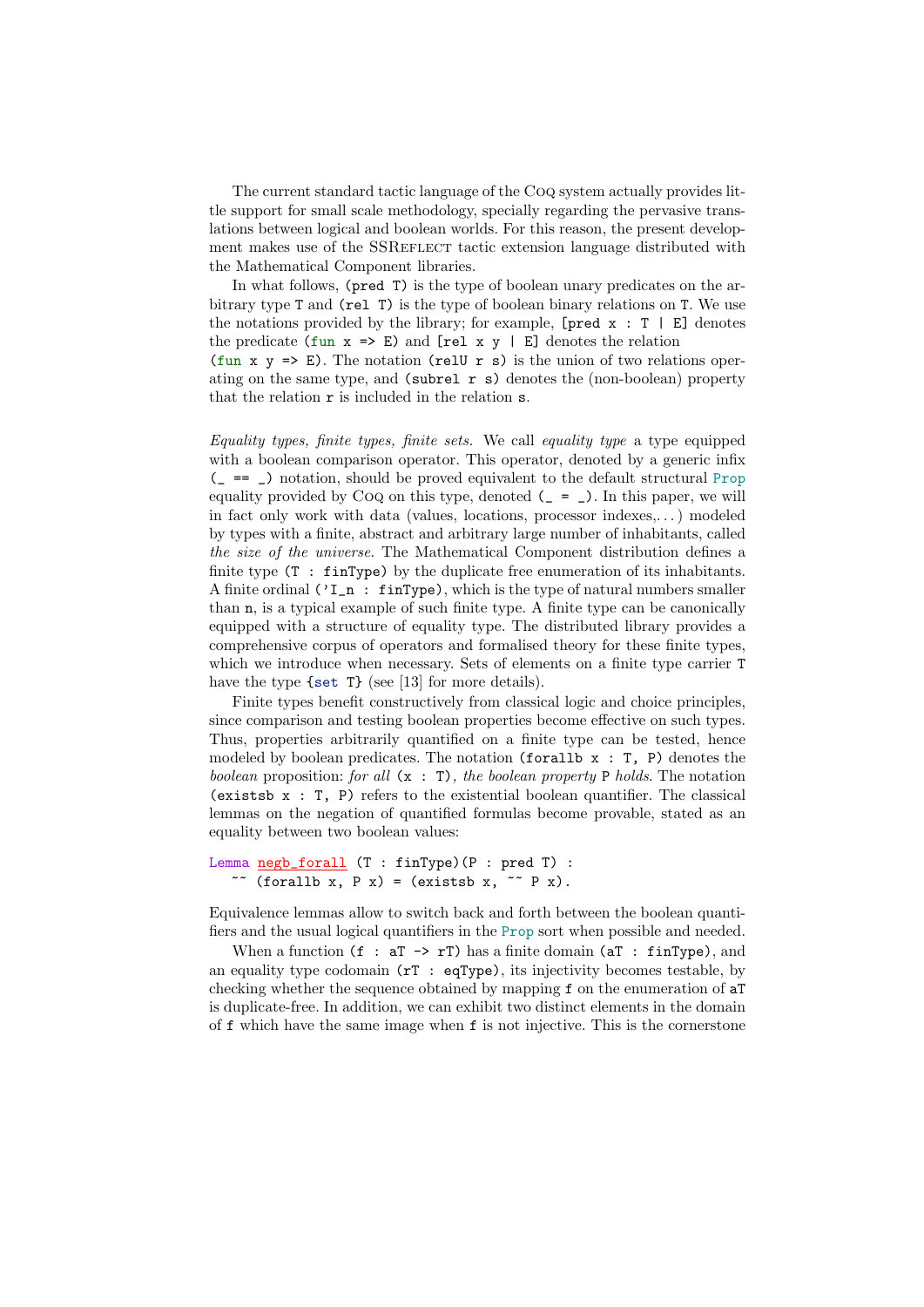of pigeon-hole based arguments, a frequent key point of our proofs (see sections 4 and 5). We have proved formally the following version of pigeon-hole:

```
Lemma pigeon_hole (T : finType)(f : nat \rightarrow T):
 {i : nat & {d : nat | i + d <= #|T| & f i = f (i + d.+1)}}.
```
which we found the most useful generic formulation in our setting. This lemma states that for any function  $(f : nat \rightarrow T)$  where T is a finite type, it is possible to compute two natural numbers  $i$  and  $d$ , such that  $(i + d)$  is smaller than the number of elements of T and such that  $(f \ i = f (i + d + 1))$ . We first prove that the restriction  $(g : 'I_+ \# |T|. +1 \rightarrow T)$  of f to the natural numbers smaller than (#|T|.+1) cannot be injective, hence the existence of two numbers mapped to the same image. We typically use this lemma to show that for a function ( phi : T -> T) where T is a finite type, the iteration of phi starting from an  $(x0 : T)$  is necessarily cyclic. In that case, we apply the **pigeon** hole lemma to the function associating a number n with the n-th iteration of phi on x0.

#### 2.1 Order extensions

The Mathematical Component libraries also contain libraries on sequences (lists), paths and finite graphs which originate from G. Gonthier's proof of the Four Colour Theorem. Consider an arbitrary equality type T, a relation (e : rel T), an element  $(x : T)$  and a sequence  $(p : seq T)$ . Let  $[x_0, \ldots, x_n]$  denote the sequence  $(x : p)$  where  $x_0$  is x and  $x_n$  is (last x p), the last element of p with default value x. The sequence  $(x : p)$  is by definition a path for the relation e, denoted (path e x p), if (e  $x_i$   $x_{i+1}$ ) holds for any  $i < n$ . For instance, (traject f x n) is the sequence of length n obtained by successive iterations of the function f starting from x. It is a path for the relation which links a point to its image by f. A sequence p is a cycle for the relation e, denoted (cycle e p), if (path e x (rcons p x)) holds, where (rcons p x) adds x at the end of p.

The Mathematical Component library provides a specific library devoted to boolean relations on a finite type domain, which can be seen as a formalisation of finite graphs. This library provides in particular the construction of the transitive closure (connect e) of a relation (e : rel T), where T is a finite type, by implementing and certifying a depth-first search algorithm (see [13]). Following the same approach, we have implemented the construction of a total acyclic relation from an acyclic relation by implementing a topological sorting algorithm. To do so, we use the choice operator on finite types, which inspects all the elements of the finite type in the order provided by the underlying enumeration: [pick  $x \in A$  (resp. [pick  $x \in A$  | P]) is an element in (option T), which is (Some x) if a witness of A (resp. a witness of the boolean predicate P satisfying A) has been found among the elements of T and None otherwise. We define the topological sorting as follows:

Variable T : finType. Fixpoint  $topo_rec$  (e : rel T) (s : {set T}) (n : nat) :=</u>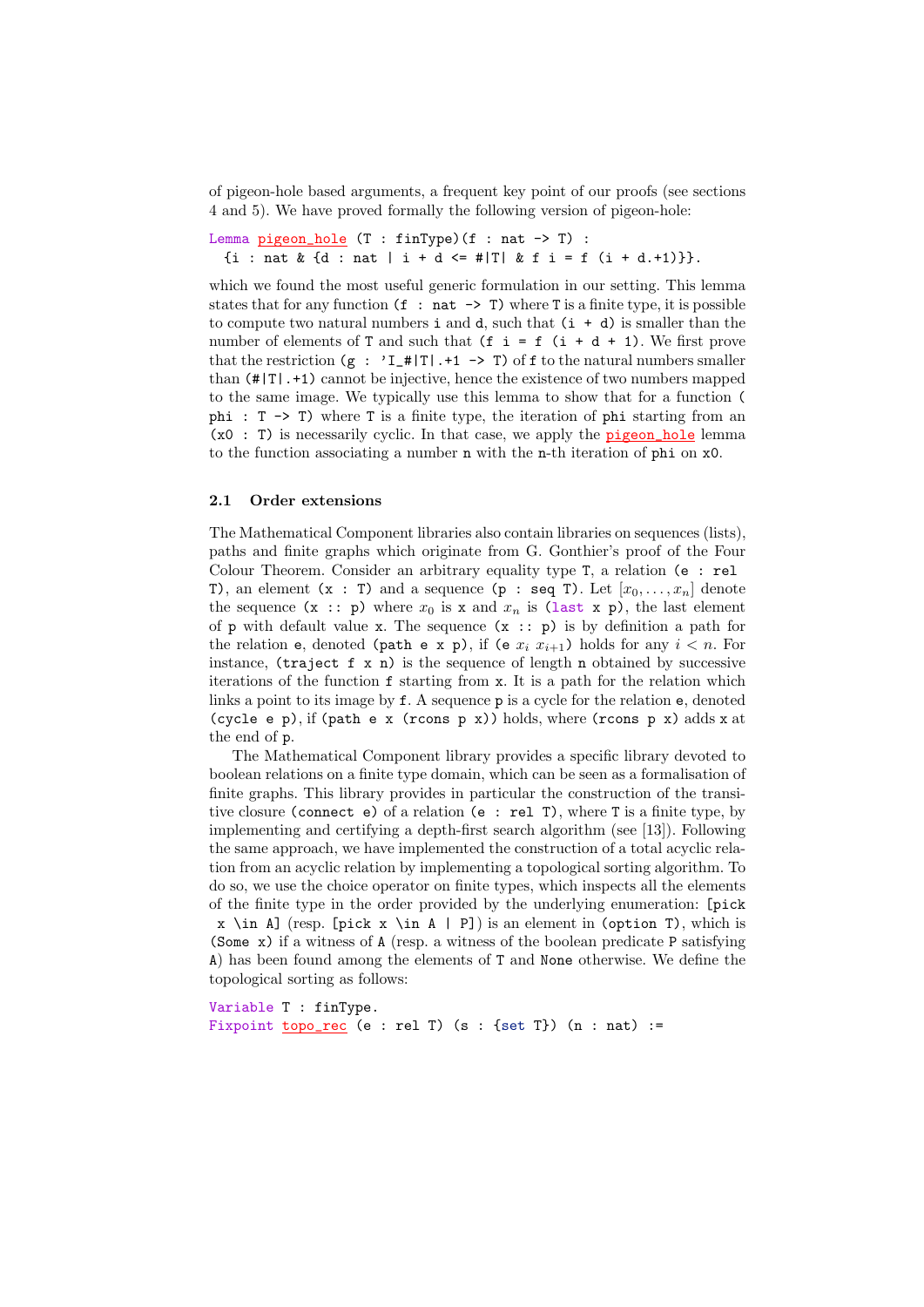```
if n is n'.+1 then
 if [pick x \in s | forallb y, (y \in s) ==> \tilde{ } = \tilde{ } e y x]
     is Some x
 then
   let e' a b :=if (a == x) & & (b \in (s :\ x)) then true else e a b
    in topo_rec e' (s : \ x) n'else e
else e.
```
We define this function recursively on a counter **n** and the topological sorting is local to the set s. The counter is imposed by the Fixpoint construction of the Coq system, which requires a syntactic termination check. If the counter is non-zero, then the function looks for an element in the set s which has no predecessor by the relation e. If there is no such element, the relation is e itself. If there is a witness x, the relation is the union of the topological sorting of the set  $(s : \ x)$  (s where x has been removed), and of the relation which relates x to any element of  $(s : \ X)$ . Since since one element is removed from the initial set at each recursive call, the complete topological sorting is performed as soon as the counter is equal to or larger than the cardinal of the set s. We prove easily that this relation is always an extension of its argument:

```
Lemma topo_rec_subrel (e : rel T) (s : {set T}) (n : nat) :
  subrel e (topo_rec e s n).
```
We also prove by induction on the counter that it is asymmetric (resp. transitive) as soon as its argument is asymmetric (resp. transitive) on the input set:

```
Lemma topo_rec_anti (e : rel T) (s : {set T}) (s' : {set T})
 (ae : \{in s' & &, asymmetric e}) (n : nat) :
 {in s' & &, asymmetric (topo_rec e s n)}.
```
where  ${\rm in s \& k, p}$  means that the binary (non necessarily boolean) predicate p holds when both its arguments are in s. For the last two proofs, we distinguish the set on which the sorting is performed from the set on which the property is transmitted. Thus, we obtain directly an induction hypothesis which is strong enough for the induction on the counter to solve the proof easily. From its asymmetry, we trivially deduce that topological sorting is irreflexive and since it is also transitive, it is acyclic.

Finally if the value of the counter is large enough, the output relation is total on its input set as soon as its input relation is acyclic:

```
Lemma topo_rec_total (e : rel T) (s : {set T}) :
 acyclic_on s e \rightarrow {in s & &, strict_total (topo_rec e s #|s|)}.
```
where the acyclic<sub>s</sub> on Prop predicate ensures that no sequence of elements in s is a cycle for e, and the strict\_total Prop predicate on boolean relations ensures that for any two distinct elements  $x$  and  $y$ , either  $(e \times y)$  or  $(e \times y)$ . For this property, the value of the counter matters, because if the counter is not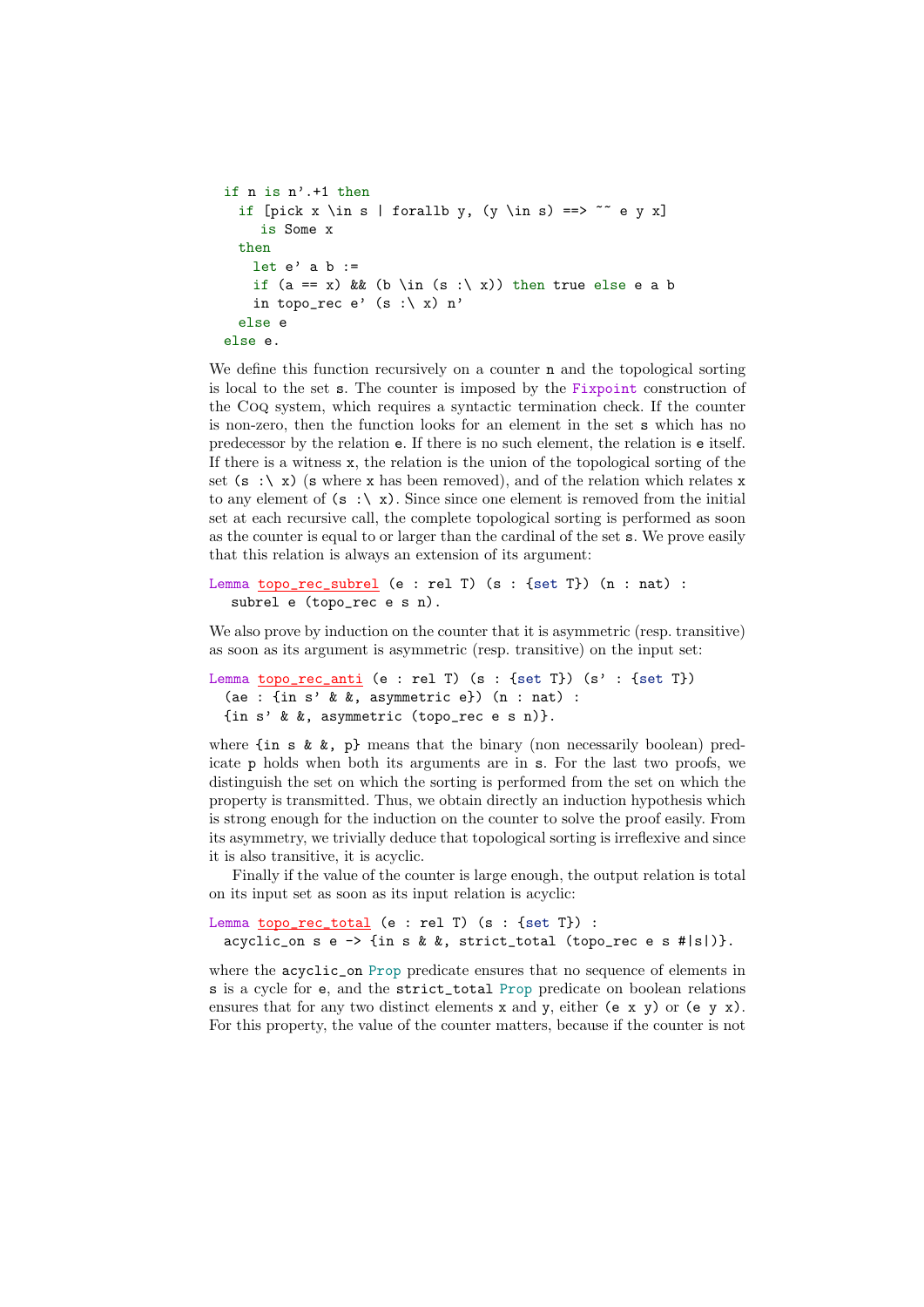large enough, the sorting stops at an intermediate state, and there is no reason why the computed relation should be already total. This proof mainly consists in showing that the acyclicity hypothesis ensures the existence of a predecessor-free witness at each recursive call: if every element of the set on which we operate has a predecessor, then we can find a cycle for the relation among the elements of this finite set using the pigeon-hole principle.

We were able to find only one reference which explicitly mentions a formal proof of correctness of a topological sorting [22], available as part of the Coq CoLoR library [9]. Its computational content is only available through extraction and not as a computable Coq program. However, the underlying algorithm is not realistic, in particular due to repeated calls to a transitive closure process to ensure transitivity: computation was certainly not the motivation of the authors but rather the theoretical existence of the linearisation process. By contrast, we wanted to describe an ideal implementation in Coq of the algorithm, with naive data structures (such as the generic pick), but with a code fairly close to a realistic functional implementation (see section 6). We have however proved the specification of the non-tail recursive version because it was easier to handle in the proof. Proving the equivalence of the above program with its tail recursive counterpart is then a straightforward induction on the counter.

#### 3 Event structures, executions, architectures

The framework proposed in [3, 6] abstracts from the semantic of assembly code instructions by reasoning only about the *memory events* issued by the instructions of a given program. We first define the finite types Value, Proc, Location, Eiid and poi which are respectively modelling values, a set of unique identifiers for processors, locations, a set of unique identifiers for events and the type of indexes in programs order, as natural numbers bounded by a global constant.

Event structures A memory event (m : Event) is a triple which consists of a unique identifier (e : Eiid), an instruction identifier (i : Iiid) and the action (a : Action) it performs. An instruction identifier consists of a pair of a processor identifier  $(p : Proc)$  and the index of its line  $(1 : poi)$ . An action is an access in the memory and is encoded as a triple containing the direction Dirn (read R or write W) of the action, its location and its value:

```
Definition Action := (Dirn * Location * Value).
Definition <u>Access</u> d l v : Action := (d, l, v).</u>
```
For instance, the event "At the line 1 of the program, the value 2 is read from location x on processor  $P_0$ " uniquely identified by the label 12 is represented by the term: (mkEvent 12 (mkiid 0 1)(Access R x 2)).

Programs are abstracted by *event structures*. An event structure  $E \triangleq (\mathbb{E}, \stackrel{\text{dp}}{\rightarrow})$ , is composed of a (finite) set of events  $\mathbb E$  and the dependency (boolean) relation  $\stackrel{\text{dp}}{\rightarrow}$ :

Definition Event\_struct := {set Event} \* (rel Event).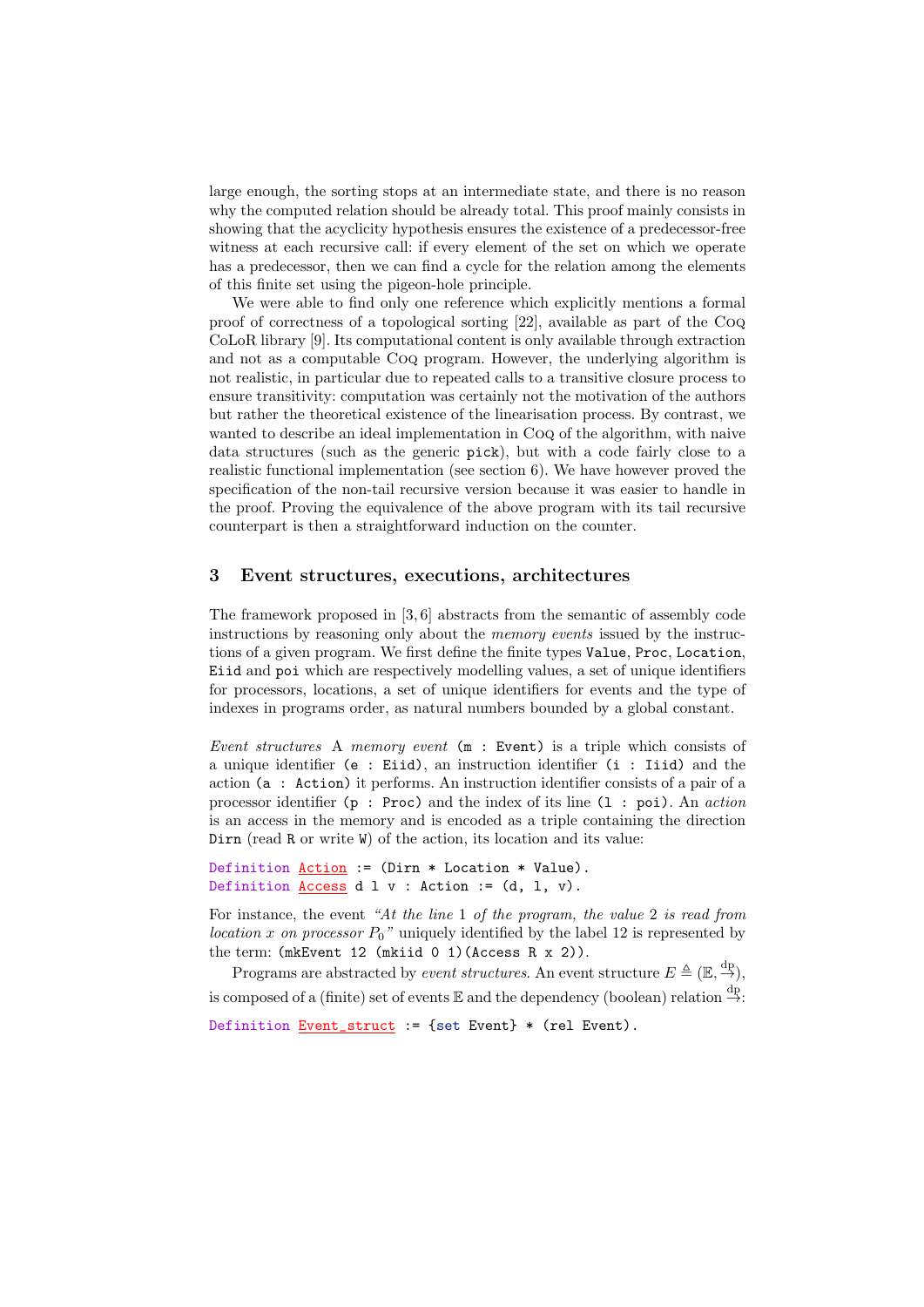Definition events\_of\_ES E := let: (evts, \_) := E in evts. Definition  $dp\_of\_ES$  E := let:  $($ , dp) := E in dp.

The  $\stackrel{\text{dp}}{\rightarrow}$  relation abstracts the instruction semantics<sup>3</sup>. The  $\stackrel{\text{dp}}{\rightarrow}$  relation models the dependencies between instructions, e.g. when we compute the address of a load or store from the value of a preceding load.

We can compute the *program order* relation (po  $E$ ) of an event structure  $E$ by the comparing the program indexes of events occurring on the same processor:

Definition po (E : Event\_struct) : rel Event := [rel e1 e2 | same\_proc\_same\_ES E e1 e2 &&(poi\_of\_Event e1 <= poi\_of\_Event e2)].

A well-formed event structure E requires  $\stackrel{\text{dp}}{\rightarrow}$  to be a subset of the program order. Moreover, since dependencies arise between instructions only when the first one is a load [25, 26, 7, 1], we impose the source of  $\stackrel{\text{dp}}{\rightarrow}$  to be always a read.

Execution witnesses A given event structure corresponds to several executions of the same program. To model one of these executions, we define execution witnesses. An execution witness  $X \triangleq (\overset{\text{ws}}{\rightarrow}, \overset{\text{rf}}{\rightarrow})$  provides two relations on events,  $\stackrel{\text{ws}}{\rightarrow}$  (for *write serialisation*) and  $\stackrel{\text{rf}}{\rightarrow}$  (for *read-from map*):

```
Definition Execution_witness := (rel Event * rel Event).
Definition ws_of_EW (X : Execution_witness) := X.1.
Definition rf_of_EW (X : Execution_witness) := X.2.
```
A well-formed execution witness requires its write serialisation to be a perlocation total order on the write events. This models the memory coherence assumed by modern architectures  $[7, 1, 25, 26, 15]$ , linking a write w to any write  $w'$  to the same location hitting the memory after  $w$ . In addition, the read-from map  $\stackrel{\text{rf}}{\rightarrow}$  should link a write w to a read r from the same location that reads from  $w$ . We also require that for every read from a given location, there exists a unique write to the same location from which the read takes its value.

Note that until now, all the relations that we defined would also be necessary to describe SC executions. To integrate weak memory models considerations into the picture, we derive an additional relation  $\stackrel{\text{fr}}{\rightarrow}$  (for *from-read map*), from the write serialisation and the read-from map relations, which relates two events  $e_r$ and  $e_w$  such that there is a write  $e_{w'}$  from which  $e_r$  reads (ie.  $e_{w'} \stackrel{\text{ff}}{\rightarrow} e_r$ ) and  $e_{w'}$ hits the memory before  $e_w$  does (ie.  $e_{w'} \stackrel{\text{ws}}{\rightarrow} e_w$ ).

The semantics intuition of  $\stackrel{\text{fr}}{\rightarrow}$  is as follows. Some of the weaknesses of memory models arise in our framework because the read events may take their values not only from the main memory, but also from store buffers and caches. This means

<sup>&</sup>lt;sup>3</sup> We also implement the relation iico between events coming from the same instruction, which we omit here for brevity. For example, a load instruction reads from a location x then writes the contents of x into a register r. In this case, the read event from  $x$  and the write event to  $r$  are linked by iico. This requires to add register events to the formalism, which is straightforward.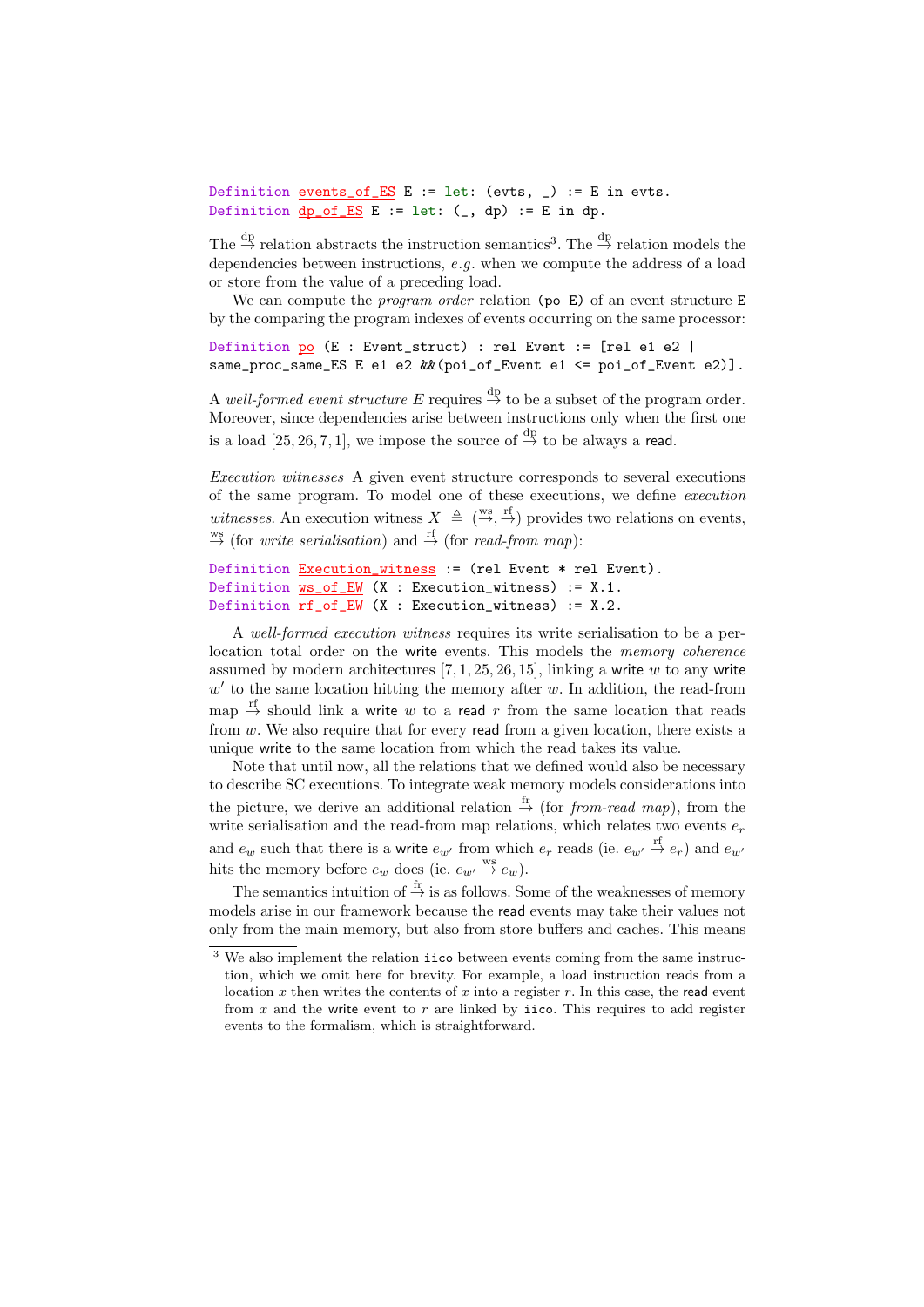that we cannot determine at which instant of time the value read by a given read event is actually in the main memory. We can only determine an interval of time in which this value is in the memory, *i.e.* between the write that wrote this value hit the memory and the next write to the same location in the write serialisation. Thus, the  $\stackrel{\text{fr}}{\rightarrow}$  relation allows us to represent this interval, for it relates a given read event to both the write from which it reads its value (*via* the  $\stackrel{\text{rf}}{\rightarrow}$  relation) and the next write to the same location in  $\stackrel{ws}{\rightarrow}$ .

Architectures Finally we describe a given memory model by implementing what we call its architecture:

```
Record Archi : Type := mkArchi{
 ppo : Event_struct -> rel Event;
 grf : Execution_witness -> rel Event;
 ab : Event_struct -> Execution_witness -> rel Event;
 grf_valid : forall X, subrel (grf X) (rf_of_EW X);
 ppo_valid : forall E, subrel (ppo E) (po E);
 ab_evts : forall E X,
   subrel (ab E X) [rel x y \in (events_of_ES E)]}.
```
An architecture is characterized by its preserved program order  $\frac{ppo}{\rightarrow}$ , its global read-from map relation  $\stackrel{\text{grf}}{\rightarrow}$  and its barrier semantics  $\stackrel{\text{ab}}{\rightarrow}$ .

In a shared-memory multiprocessor, some pairs of instructions in the program order may be reordered. Hence in an event structure  $e$ , for two events  $e_1$  and  $e_2$  such that  $e_1 \stackrel{\text{po}}{\rightarrow} e_2$ , we only know that they will happen in this order if the architecture ensures that  $e_1 \stackrel{\text{ppo}}{\rightarrow} e_2$ . TSO for example authorises write-read pairs to be reordered, but nothing else [25, 26]:  $\frac{ppo}{\rightarrow} = \frac{p\delta}{\rightarrow} \setminus (W \times \mathbb{R})$ .

On any architecture, in any execution, as soon as  $e_1 \stackrel{ws}{\rightarrow} e_2$  or  $e_1 \stackrel{fr}{\rightarrow} e_2$ , we know that the event  $e_1$  happens before event  $e_2$ . However, in most if not all shared-memory multiprocessors, a write may be committed first into a store buffer, then into memory; this optimisation is known as store buffering [2]. In some architectures, like PowerPC, a write can be written first to a cache, then to the main memory; in this case we say that the write is not atomic, for this optimisation is known as store atomicity relaxation [2]. In practice, these two optimisations mean that while a write transits in store buffers and caches, a processor may read a past value. Hence in an execution x, for two events  $e_1$  and  $e_2$  such that  $e_1 \stackrel{\text{rf}}{\rightarrow} e_2$ , we only know that the event  $e_1$  will happen before  $e_2$  if the architecture ensures that  $e_1 \stackrel{\text{grf}}{\rightarrow} e_2$ . This captures the specification of TSO which authorises store buffering but considers stores to be atomic or the specification of Power which relaxes the atomicity of writes.

Last, architectures provide barrier instructions to order on certain pairs of events. We gather the orderings induced by barriers in the global relation  $\stackrel{ab}{\rightarrow}$ : as soon as  $e_1 \stackrel{\text{ab}}{\rightarrow} e_2$ , we know that the event  $e_1$  happens before event  $e_2$ .

We are now able to define a global happens before relation  $\stackrel{\text{ghb}}{\rightarrow}$ . If two events  $e_1$ and  $e_2$  in an execution witness of a given event structure are ordered by  $e_1 \stackrel{\text{ghb}}{\rightarrow} e_2$ ,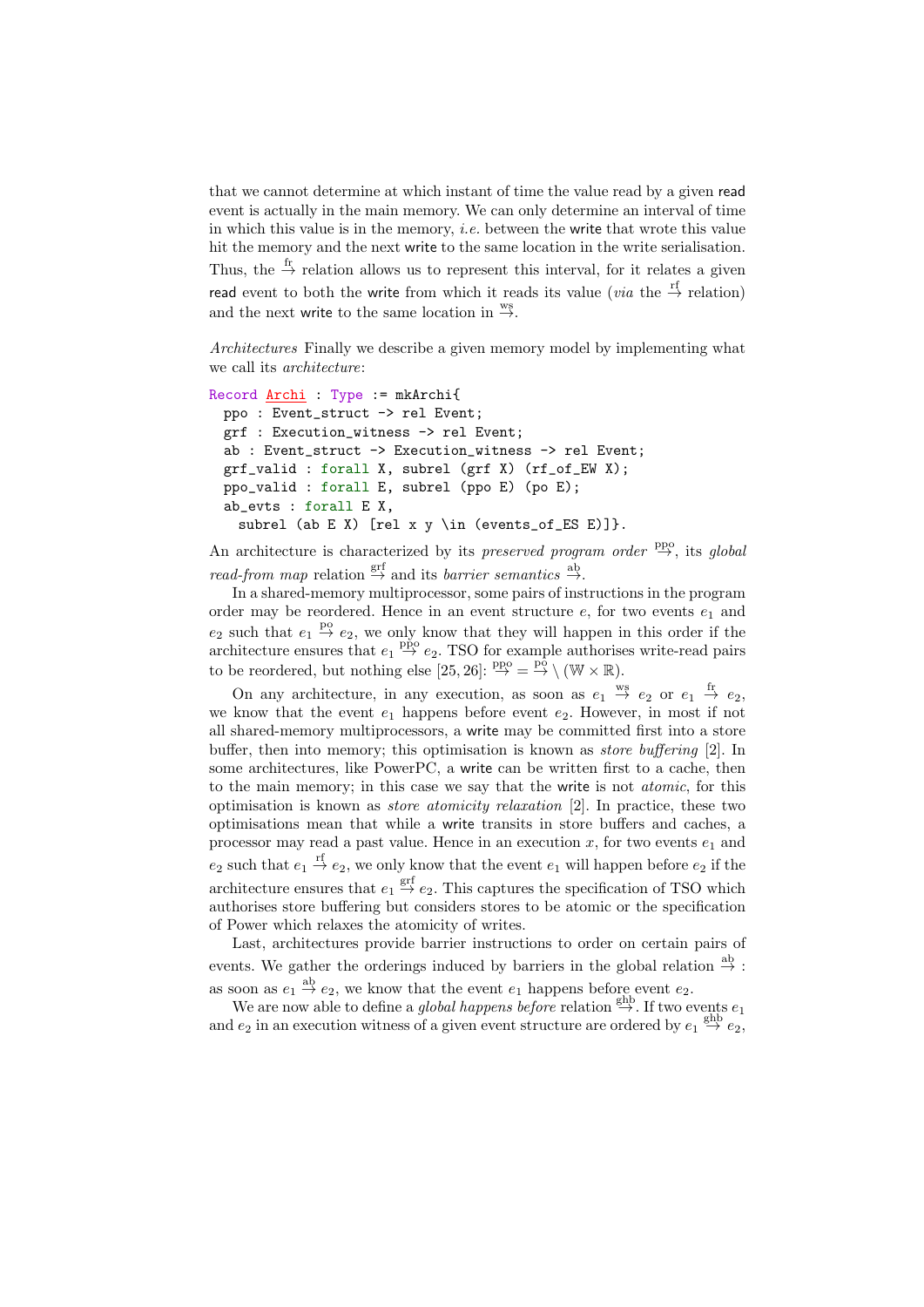then the architecture ensures that the event  $e_1$  happens before event  $e_2$ . On an architecture A, and an execution X of the event structure E, this relation  $\stackrel{\text{gnb}}{\rightarrow}$  is defined as the union of the relations known to be global on A:

```
Definition ghb A \to X : rel Event :=
relU (relU (relU (relU (grf A X) (ab A E X)) (ws_of_EW X)) (fr X))
```
In our framework, the main validity condition of an execution consists of the acyclicity of the  $\stackrel{\text{ghb}}{\rightarrow}$  relation, which means that we can think of an execution as exhibiting a global timeline of certain events from the memory point of view.

Validity We now need to determine when a given execution of an event structure is considered as valid on a given architecture. For this purpose, we first define a relation gathering all the communication arrows between events of an execution:

```
Definition com (X : Execution_witness) : rel Event :=
 relU (relU (rf_of_EW X) (fr X)) (ws_of_EW X).
```
We need to define also the  $\stackrel{\text{p0-loc}}{\rightarrow}$  relation, which corresponds to the program order restricted to events that share the same memory location. The uniproc $(E, X) \triangleq$  $\text{acyclic}(\overset{\text{com}}{\rightarrow} \cup \overset{\text{po-loc}}{\rightarrow})$  condition models the fact that all the values that a given memory location can take on a weak memory model are in fact already accessible on SC<sup>4</sup>. This is how we model the *memory coherence property*, as widely assumed by the existing architectures  $[7, 1, 25, 26, 15]$ .

The thin $(E, X) \triangleq \text{acyclic}(\stackrel{\text{rf}}{\rightarrow} \cup \stackrel{\text{dp}}{\rightarrow})$  condition prevents executions where values seem to come out of thin air [18]. We only need to add the thin check on our framework so as to embrace Alpha in our framework: for all the other models, because  $\stackrel{dp}{\rightarrow} \subseteq \stackrel{ppo}{\rightarrow}$ , the thin check is subsumed by the acyclicity check of  $\stackrel{ghb}{\rightarrow} [3]$ .

Finally, an execution  $(E, X)$  is *valid* on an architecture A when the relation  $A.\text{ghb}(E, X)$  is acyclic, together with the two above checks. We model this in Coq by the following three component conjunction:

```
Definition valid_execution A E X : Prop :=
  [}/\rangle acyclic (relU (com X) (po_loc E)),
      acyclic (relU (rf_of_EW X) (dp_of_ES E)) &
      acyclic (ghb A E X)].
```
Amongst these three requirements, only the last one actually depends on the architecture. We consider an architecture as a filter over executions, determining whether they are valid or not, whereas the well-formedness check gathers constraints over programs. Hence, since the first two checks model constraints over executions and not on programs, we include them in the execution filter.

<sup>4</sup> All the results presented here and in [6, 5] hold with a weaker version of uniproc, that allows us to embrace Sun's RMO in our framework. We omit this restriction for clarity and brevity, but more details can be found in [3, p.47-48].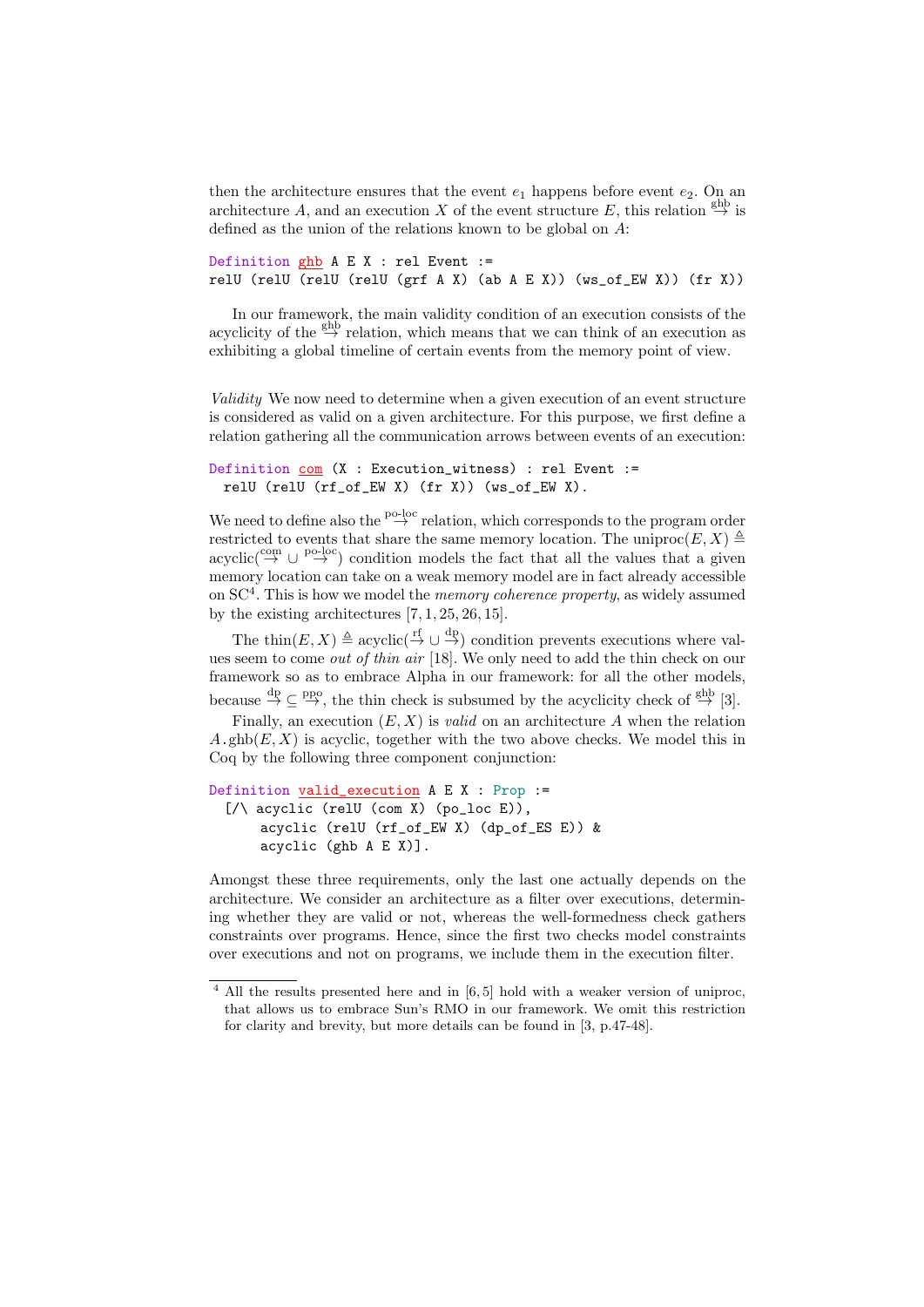#### 4 Implementations of existing architectures

The native definition  $A_n$  of a real-world architecture as exposed in the vendor documentation, never matches the form of an architecture as defined in Sec. 3. Thus, we should check that  $A_n$  and its encoding A in this framework define the same validity conditions over executions. All the documentations or model descriptions that we studied *(i.e.* SC, Sun TSO, PSO, RMO, Alpha, Power and x86) share a common style, as exposed below, except Power and x86. The x86 model has been discussed to be a TSO model [21], thus what follows apply. We discuss the case of Power at the end of this section. We now explain how we model each architecture in a generic style close to the documentation, then how we encode it into the framework presented in section 3.

A common description of native architectures The description of SC [16] and the documentations of Sun TSO, PSO, RMO [25, 26] and Alpha [7] all describe an execution as an order ex on events. They define the execution ex to be valid if it is a strict partial order on events which moreover contains a certain (architecture dependant) subrelation of the program order<sup>5</sup>. The relation ex should be understood as our global happens-before relation.

For convenience, and since we proved formally in Sec. 2 that any partial order can be extended to a total order, we describe the native models in terms of a total order. This means that for an execution defined as a partial order, we consider all its linear extensions to be valid native executions.

For a given architecture  $A_n$ , and an event structure E, we write  $A_n$ .ppo(E) for the subrelation of the program order distinguished by the architecture. We write A. native(E, ex) when ex satisfies the conditions imposed by  $A_n$ . The literal formalisation of a vendor documentation is hence of the form:

$$
A.\text{native}(E,\text{ex}) \triangleq \text{total-order}(\text{ex},\text{evts}(E)) \wedge (A_n.\text{ppo}(E) \subseteq \text{ex}))
$$

*Equivalence proofs* Given a native architecture  $A_n$ , we want to show that we can build an instance of the framework which defines a validity criterium  $A$ . valid on execution witnesses equivalent to the check  $A$ , native. This means that whenever an execution ex satisfies A.native, we can build an execution witness  $(E, X)$ which is valid on  $A$ , such that ex and  $(E, X)$  have the same events and the same communication relations  $\stackrel{ws}{\rightarrow}$  and  $\stackrel{fr}{\rightarrow}$ . Conversely, from an execution  $(E, X)$  valid on A, we should be able to build an execution ex valid on  $A_n$  with the same events and communication relations. Formally, we need to build an instance A of the generic framework such that:

 $\forall EX, A.\text{valid}(E, X) \Leftrightarrow \exists \text{ex}, A.\text{native}(E, \text{ex}) \wedge \text{wit}(\text{ex}) = X$ 

where  $\text{wit}(\text{ex})$  stands for an execution witness built from ex.

<sup>&</sup>lt;sup>5</sup> In fact, the execution ex also satisfies the uniproc and thin checks as defined in Sec. 3, but we omit the details for brevity.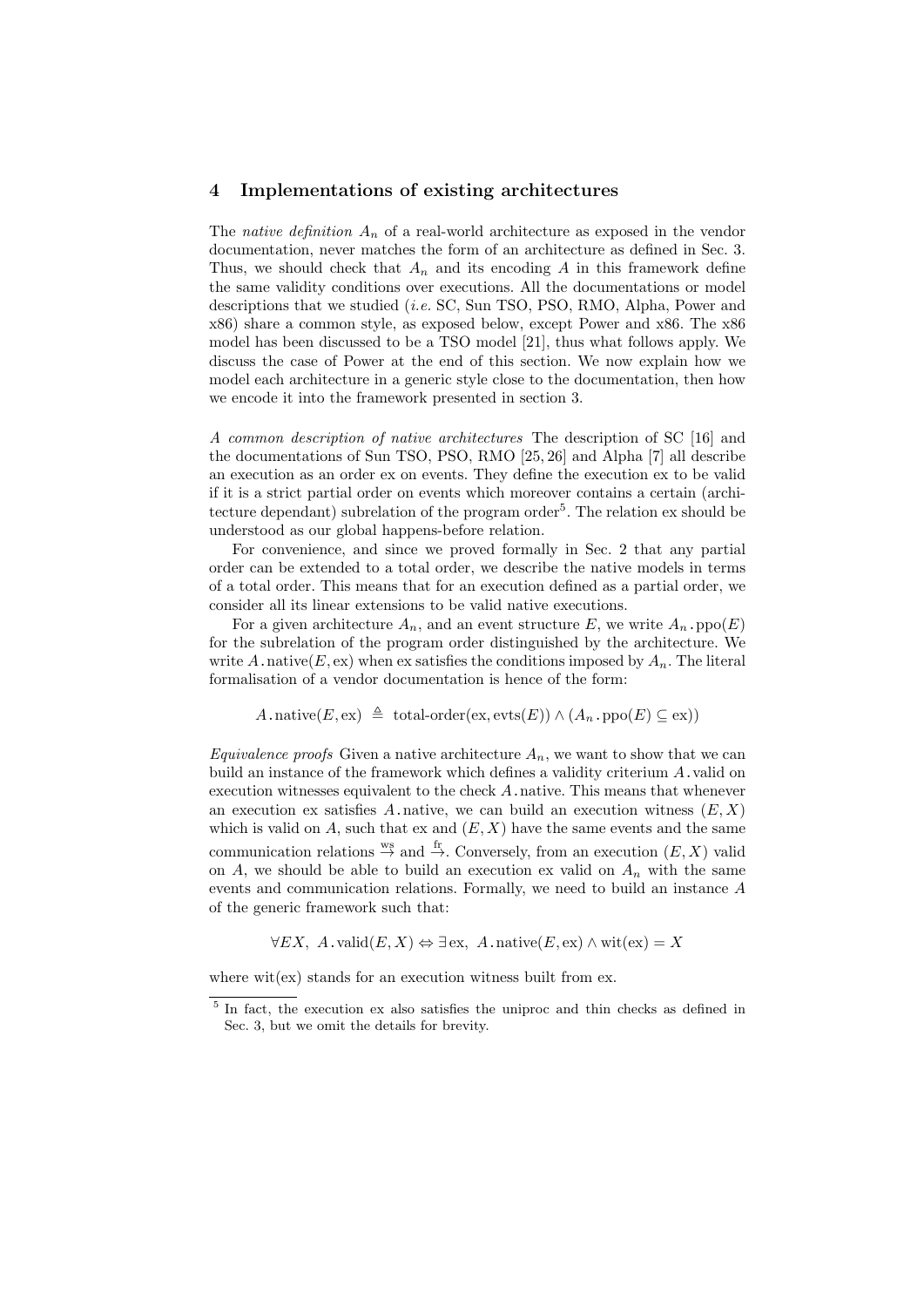Candidate execution witnesses We now explain how to extract execution witness candidate from the order relation ex, *i.e.* how to build wit(ex).

For this purpose, we need to extract  $\stackrel{\text{rf}}{\rightarrow}$  and  $\stackrel{\text{ws}}{\rightarrow}$  from an order ex. We write rf(ex) (resp. ws(ex)) for the  $\stackrel{\text{rf}}{\rightarrow}$  (resp.  $\stackrel{\text{ws}}{\rightarrow}$ ) extracted from ex. We define  $(x, y)$  to be in rf(ex) when x is a write and y a read, both to the same location, such that x is a maximal previous write to this location before y in ex, written  $pw(ex, r)$ . Formally, we have  $pw(ex, r) \triangleq \{w \mid loc(w) = loc(r) \wedge w \, \text{ex} \, r\}$ , writing  $loc(m)$  for the location of an event e, and  $\text{rf}(\text{ex}) \triangleq \{(w, r) | w = \max_{\text{ex}} (\text{pw}((\text{ex}), r))\}.$ 

We define  $(x, y)$  to be in ws(ex) when x and y are writes to the same location and  $x \, \text{ex} \, y$ . Formally, writing W<sub>l</sub> for the set of write events to the location  $\ell$ , we have  $ws(ex) \triangleq \bigcup_{\ell} (\mathbb{W}_{\ell} \times \mathbb{W}_{\ell}) \cap \text{ex}$ . We derive the from-read map fr(ex) following the definition given in Sec. 3.

Note that the extracted  $\stackrel{\text{rf}}{\rightarrow}$  and  $\stackrel{\text{ws}}{\rightarrow}$  are well-formed in a finite execution, hence the execution witness  $\text{wit}(\text{ex}) = (\text{ws}(\text{ex}), \text{rf}(\text{ex}))$  is well-formed as well.

From native architectures to the framework At that point, finding a suitable candidate well-formed instance of the generic framework capturing the native architecture causes no difficulty. We simply take  $A = (A_n, \text{ppo}, A_n, \text{grf}, \emptyset)$ , where  $A_n$  grf(ex) returns the fragment of rf(ex) defined to be global by  $A_n$ . For example, on TSO, the store atomicity relaxation is not allowed, but store buffering is, hence  $A_n$  grf(ex) will return the *internal*  $\stackrel{\text{rf}}{\rightarrow}$ , *i.e.* the fragment of rf(ex) that relates events from the same processor.

Now we need to show that, for a given event structure  $E$ , we can build an execution  $X$ , associated with  $E$  and valid on  $A$ . It follows from their definition that the extracted read-from maps  $\text{rf}(\text{ex})$ , write serialisation ws(ex) and the extracted from-read maps fr(ex) are included in ex. Moreover, since ex contains  $A_n$  ppo(E), we know that ex contains the  $\stackrel{\text{ghb}}{\rightarrow}$  relation of the extracted execution witness wit(ex). Thus, the acyclicity of  $\xrightarrow{\text{ghb}}$  follows from ex being a total order<sup>6</sup>:

 $\forall E \operatorname{ex}_{\mathcal{A}} A \cdot \operatorname{native}(E, \operatorname{ex}_{\mathcal{A}}) \Rightarrow A \cdot \operatorname{valid}(E, \operatorname{wit}(\operatorname{ex}_{\mathcal{A}}))$ 

From the framework to native architectures This step causes no difficulty as well: the ex relation is the topological sort of the transitive closure of the globalhappens-before  $\stackrel{\text{ghb}}{\rightarrow}$  relation provided by the candidate architecture. By wellformedness hypothesis (see section 3) of the execution,  $\stackrel{\text{ghb}}{\rightarrow}$  should be acyclic on the events. This acyclicity property is preserved by the transitive closure, which is hence transitive and irreflexive. Hence we can apply the topological sorting construction described in section 2, which results in the appropriate ex.

Implemented models In the original formalisation, we have defined SC, Sun TSO, PSO, RMO and Alpha as instances of our framework and proved in Coq the equivalence of our definitions with the original definitions. The code can be browsed online. At the time of submission, only the SC model has been reimplemented. We plan to add the re-implementation of the other models online

<sup>6</sup> Again, we omit the uniproc and thin checks for brevity.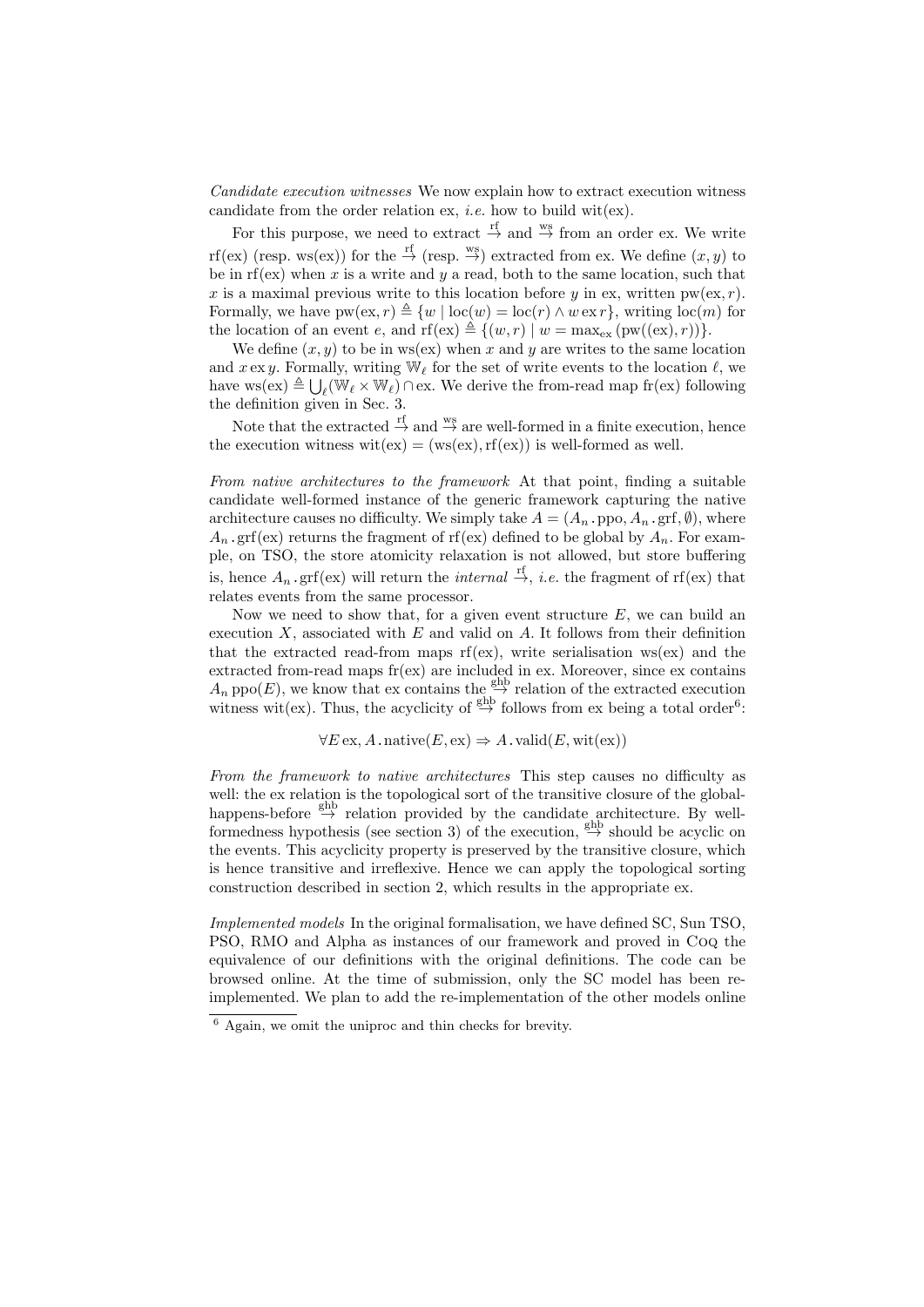during the review process, which should be without difficulty as these formal proofs are rather routine work.

The framework of Sec. 3 embraces a fragment of Power as well. For Power, since no formal definition existed, the first author and others presented in [6] an intensive testing experiment against three generations of Power machines. This lead to the design of a fragment of a Power model, given in [6], as an instance of the framework presented in Sec. 3.

#### 5 Semantics of barriers

We now present the formalisation of the main theorem presented in [6], which addresses the semantics and placement of memory barriers in a program, to ensure that it only has strong executions, for example SC ones. We say that an architecture  $A_1$  is weaker than an architecture  $A_2$  if  $A_1$  exhibits at least all the behaviors of the stronger one  $A_2$ :

$$
\forall A_1 A_2, (A_1 \le A_2) \triangleq (\forall EX, A_2^{\epsilon}.\,\mathrm{valid}(E, X) \Rightarrow A_1^{\epsilon}.\,\mathrm{valid}(E, X))
$$

where  $A^{\epsilon}$  represents A without barriers, *i.e.*  $\xrightarrow{\text{ab}} = \emptyset$ . For instance, the SC model is stronger than any weak architecture we have mentioned so far. Observe that this definition can be implemented as:  $A_1 \leq A_2 \triangleq (\overset{\text{ppo}_1}{\rightarrow} \subseteq \overset{\text{ppo}_2}{\rightarrow}) \land (\overset{\text{grf}_1}{\rightarrow} \subseteq \overset{\text{grf}_2}{\rightarrow}).$ 

We now want to study how to simulate the behavior of a strong architecture over a weaker one, by studying the semantic of the barrier instructions. For instance we may want to show that the semantic of barrier instructions, together with a correct placement of these barriers in the code make possible to forbid non-SC executions on a weak architecture. For this purpose, we define the predicate fb (fully barriered) on  $A_1 \leq A_2$  as:

$$
A_1.\text{fb}_{A_2}(E, X) \triangleq ((\overset{\text{ppo}_{2\backslash 1}}{\rightarrow}) \cup (\overset{\text{grf}_{2\backslash 1}}{\rightarrow}; \overset{\text{ppo}_{2}}{\rightarrow})) \subseteq \overset{\text{ab}_{1}}{\rightarrow}
$$

where  $\stackrel{r_2}{\rightarrow} \stackrel{r_1}{\rightarrow} \stackrel{r_1}{\rightarrow}$  is the set difference, and  $x \stackrel{r_1}{\rightarrow} \stackrel{r_2}{\rightarrow} y \stackrel{\triangle}{=} \exists z \, x \stackrel{r_1}{\rightarrow} z \wedge z \stackrel{r_2}{\rightarrow} y$ stands for the sequence.

The fb predicate provides an insight on the strength that the barriers of the architecture  $A_1$  should have to restore the stronger  $A_2$ . They should (i) maintain the pairs preserved in the program order on  $A_2$  and not on  $A_1$  and (ii) compensate for the fact that some writes may not atomic on  $A_1$  while they are on  $A_2$ , which we model by (some subrelation of)  $\stackrel{\text{rf}}{\rightarrow}$  not being global on  $A_1$ while it is on  $A_2$ . The main theorem of  $[6]$  shows that the above condition on  $\stackrel{\text{ab}_1}{\rightarrow}$  regains  $A_2^{\epsilon}$  from  $A_1$ , a property that we call the *barrier guarantee*:

$$
\forall A_1 A_2, (A_1 \leq A_2) \Rightarrow (\forall EX, A_1 \cdot \text{valid}(E, X) \land A_1 \cdot \text{fb}_{A_2}(E, X) \Rightarrow A_2^{\epsilon} \cdot \text{valid}(E, X))
$$

The only difficulty of this proof is to show the acyclicity of the global happens before relation of the stronger architecture  $A_2$  under the assumptions of the theorem. We have simplified the argument previously formalised, and described in [3], to reduce it the (somehow ad-hoc) following acyclicity criterium: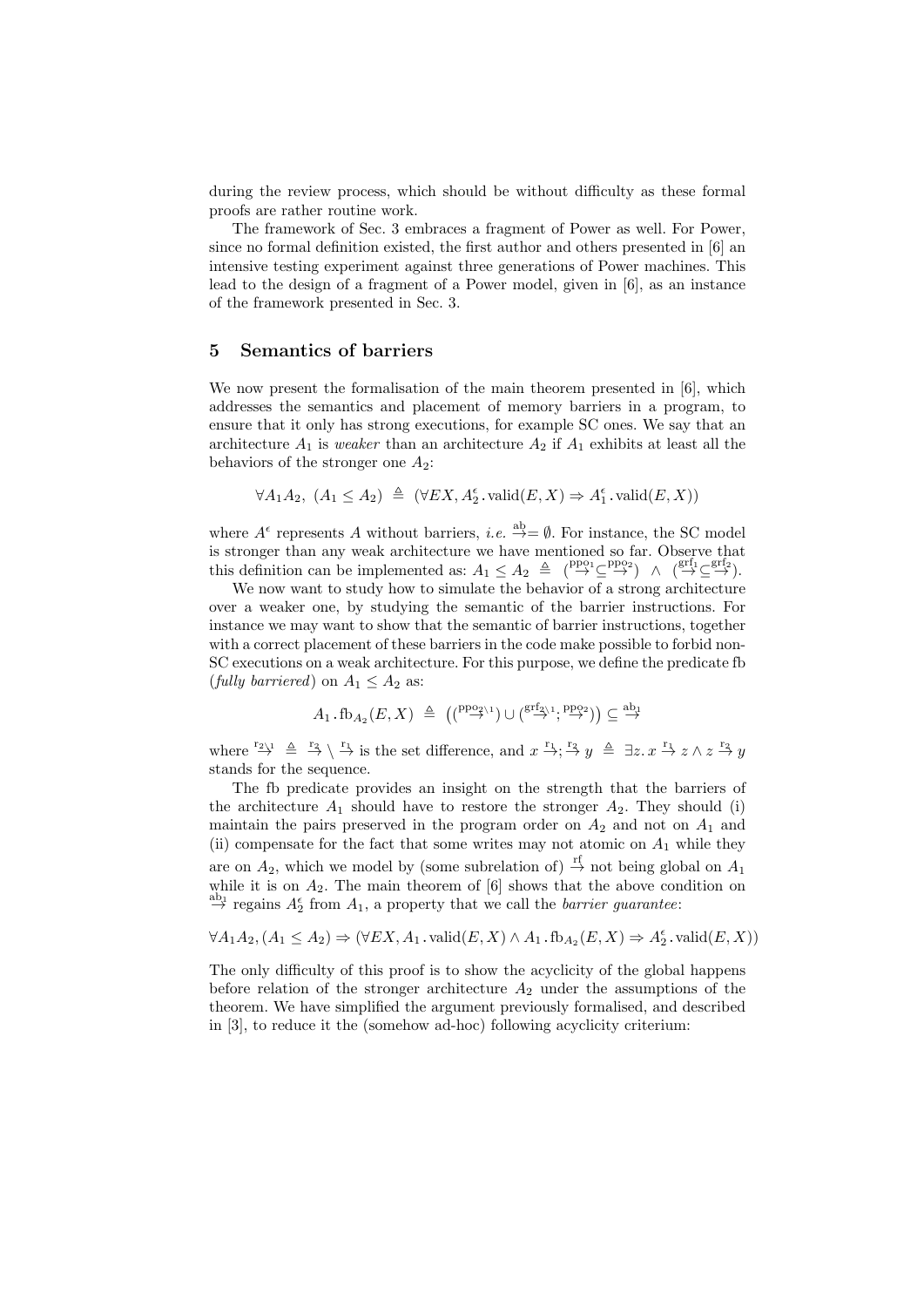```
Lemma acyclicity_crit : forall (T : finType)(r1 r2 : rel T),
 acyclic r1 ->
  (forall x y z, r2 x y -> r2 y z -> r1 x y || r1 x z) ->
  acyclic r2.
```
This lemma is again a simple application of the pigeon-hole principle: if a given sequence is a cycle for the relation  $r2$ , then the hypothesis of the criterium ensures that any element in the sequence has a successor by relation  $r1$  among the other elements of the sequence: either its successor in the r2-cycle, or the successor of its successor. Therefore, the pigeon-hole principle ensures the existence of a r1-cycle built from elements in the initial r2-cycle. But this violates the acyclicity hypothesis on r1.

Let us now go back to the proof of our the barrier guarantee. Let  $\stackrel{\text{ghb}_1}{\rightarrow}$  be the global happens before relation on  $A_1$ . Since  $(E, X)$  is valid on  $A_1$ , this relation is acyclic. Let  $\overset{\text{ghb}_2}{\rightarrow}$  be the global happens before relation on  $A_2^{\epsilon}$ . We only need to show that these relations satisfy the hypothesis of **acyclicity\_crit**. Recall from Sec. 3 that for any architecture A we have  $A \cdot \text{ghb}(E, X) \triangleq \overset{\text{ws}}{\rightarrow} \cup \overset{\text{fr}}{\rightarrow} \cup \overset{\text{ppo}}{\rightarrow} \cup \overset{\text{grf}}{\rightarrow} \cup \overset{\text{ab}}{\rightarrow}$ and that for  $\stackrel{\text{ghb}_2}{\rightarrow}$ ,  $\stackrel{\text{ab}}{\rightarrow}$  is empty by definition.

Now suppose that  $e_1 \stackrel{\text{ghb}_2}{\rightarrow} e_2 \stackrel{\text{ghb}_2}{\rightarrow} e_3$  but that  $e_1 \stackrel{\text{ghb}_1}{\rightarrow} e_2$  does not hold. In that case, under the hypothesis of a valid execution, the only possibility is that  $e_1 \stackrel{\text{grf}_2}{\rightarrow} e_2$ , but not  $e_1 \stackrel{\text{grf}_1}{\rightarrow} e_2$ , and that  $e_2 \stackrel{\text{ppo}_2}{\rightarrow} e_3$ . Other possibilities are excluded, for instance by the fact that  $e_2$  cannot be simultaneously a write and a read event. But then we have exactly  $e_1 \stackrel{\text{grf}_2}{\rightarrow} e_2$ , followed by  $e_2 \stackrel{\text{ppo2}}{\rightarrow} e_3$ , which means that  $e_1$ and  $e_3$  are related by  $\stackrel{\text{grf}_{2\setminus 1}}{\rightarrow}$ ;  $\stackrel{\text{ppo}_2}{\rightarrow}$  which is included in  $\stackrel{\text{ab}_1}{\rightarrow}$  under the hypothesis  $A_1$ .fb $A_2(E, X)$ . Hence  $e_1 \stackrel{\text{ab}_1}{\rightarrow} e_3$  thus  $e_1 \stackrel{\text{ghb}_1}{\rightarrow} e_3$ . Finally, the hypotheses of the criterium are satisfied with  $r1$  set at  $A_1$ ,  $ghb(E, X)$  and  $r2$  set at  $A_2^{\epsilon}$ ,  $ghb(E, X)$ , which completes the formal proof of the barrier guarantee.

#### 6 Related Work and Conclusion

There is extensive related work on the semantics issues associated with memory models. For the sake of brevity, we focus here exclusively on the formalisation of hardware models inside a proof assistant. The work presented in [11, 12] studies the formalisation of the ARM architecture, with a particular focus on the instruction set. In our context, we abstract away from the instruction semantics *via* for example the  $\stackrel{\text{dp}}{\rightarrow}$  relation, and leave the integration of instruction sets for further work. The work presented in e.g. [23, 21] focus on the formalisation the x86 model in a proof assistant. A few semantics results are proved on top of the formalisation, as a sanity check. Later on, S. Owens proposed in [20] a generalisation of the DRF guarantee, built on top of the formalisation given in [21]. Thus, all these previous pieces of work consider one architecture at a time, except [19], but in this case, only the sequential case is studied, and from the point of view of the instruction set's semantics. By contrast to these previous pieces of work, we provide both a unifying and formalised framework, which nonetheless captures the store atomicity relaxation.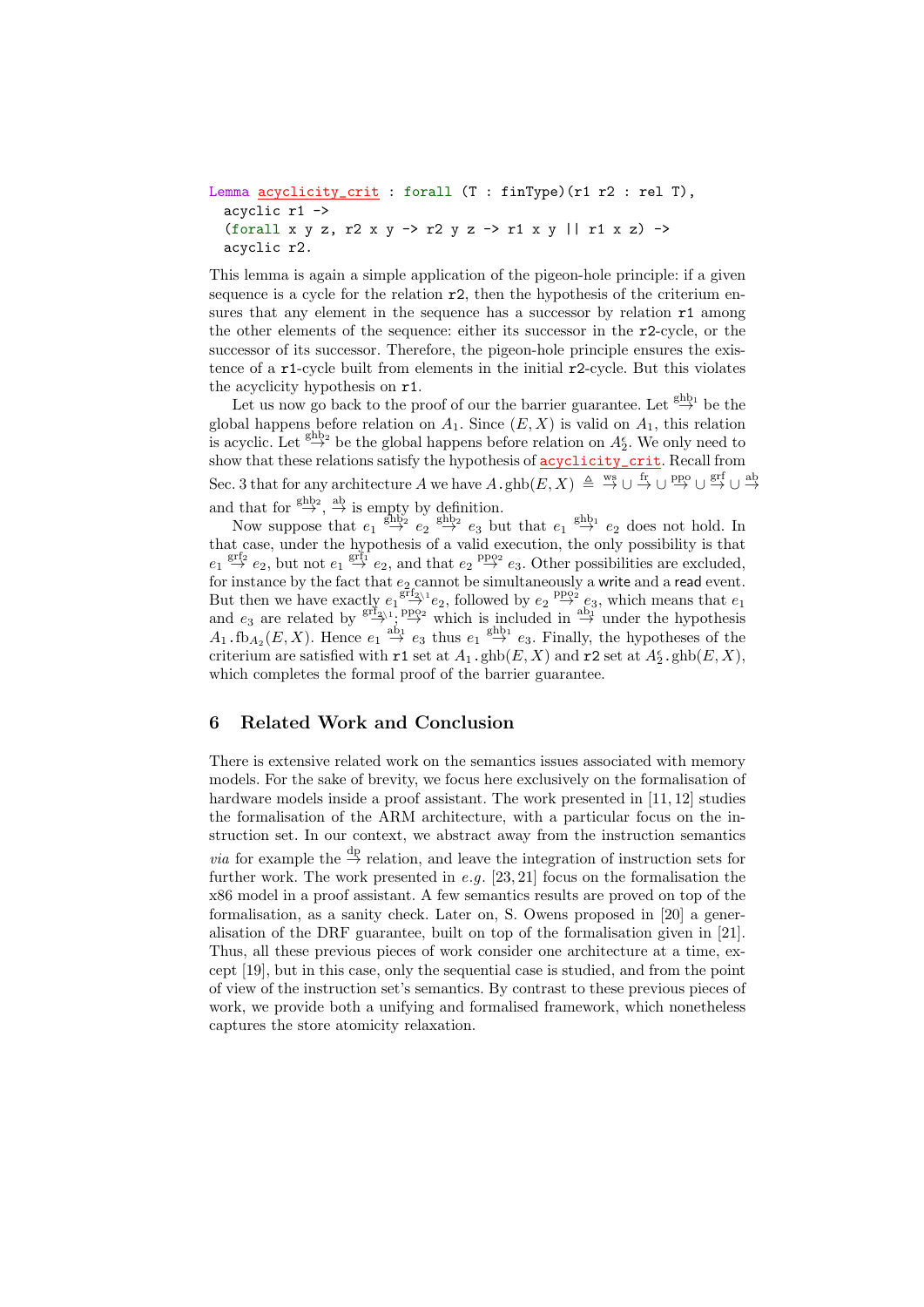After completing the re-formalisation of the architectures mentioned in section 4, we plan to extend our libraries to the results described in  $[4, 5, 3]$ , in a small-scale reflection fashion. We do not expect significant difficulties, since the proofs of these extra results rely on the same techniques as used in the formalisation of [6]. Hence the formalisation methods successfully employed in the new library described in the present paper should scale.

Following the approach of M. Myreen  $et$  al. [19, 11, 12], one of the main motivation of the present re-development is actually the design a certifying layer for the tools described in  $[6, 4, 5, 3]$ , e.g. memevents [23] and offence [5].

The memevents tool [23] is a simulator written in OCaml, which, given a small Power or x86 program and a memory model (amongst which the x86 ones from  $[23, 21]$  and the Power one from  $[6]$ ), outputs all the executions *(i.e.* the event structures and executions witnesses) of this programm that are allowed by the specified memory model. We would like to validate the specifications implemented in memevents, *i.e.* make sure that they actually implement the memory model they are supposed to.

We proposed in [5] a generalisation of the barrier guarantee (also formalised in Coq), which extends to both lock-based and lock-free synchronisation. We implemented our approach in a tool called offence, which places (upon user's choice) either lock-based or lock-free synchronisation in a program in x86 or Power assembly code. When the chosen primitives are barriers, offence should implement the barrier guarantee, but we would like to validate this. This means that we would like to check that the tool actually places enough barriers in a program to ensure that it will behave as if running on SC.

Yet, while M. Myreen *et al.* built their tools inside the proof assistant, we would like to use our formalised framework as a correctness checker for the output of the existing external testing tools. The design of such a (large scale) reflexive certificate checker requires to implement and certify inside the Coq proof assistant some efficient algorithms on graphs, e.g. a topological sorting procedure or an acyclicity check. We believe that the preliminary certification of the functional code presented in this paper is a significant step towards the formal certification of a more efficient code, since the remaining effort only lies in the gap between naive and efficient data-structures.

Acknowledgements. We wish to thank Cyril Cohen for his significant help on simplifying the pigeon hole lemma and the proof of the topological sorting.

#### References

- 1. Power ISA Version 2.06. 2009.
- 2. S. V. Adve and K. Gharachorloo. Shared Memory Consistency Models: A Tutorial. IEEE Computer, 29:66–76, 1995.
- 3. J. Alglave. A Shared Memory Poetics. PhD thesis, Université Paris 7 and INRIA, 2010. http://moscova.inria.fr/~alglave/these.
- 4. J. Alglave, D. Longuet, and L. Maranget. Testing for Weak Memory Model Exploration. In *http: // moscova. inria. fr/ ~ alglave/ ddiy* .